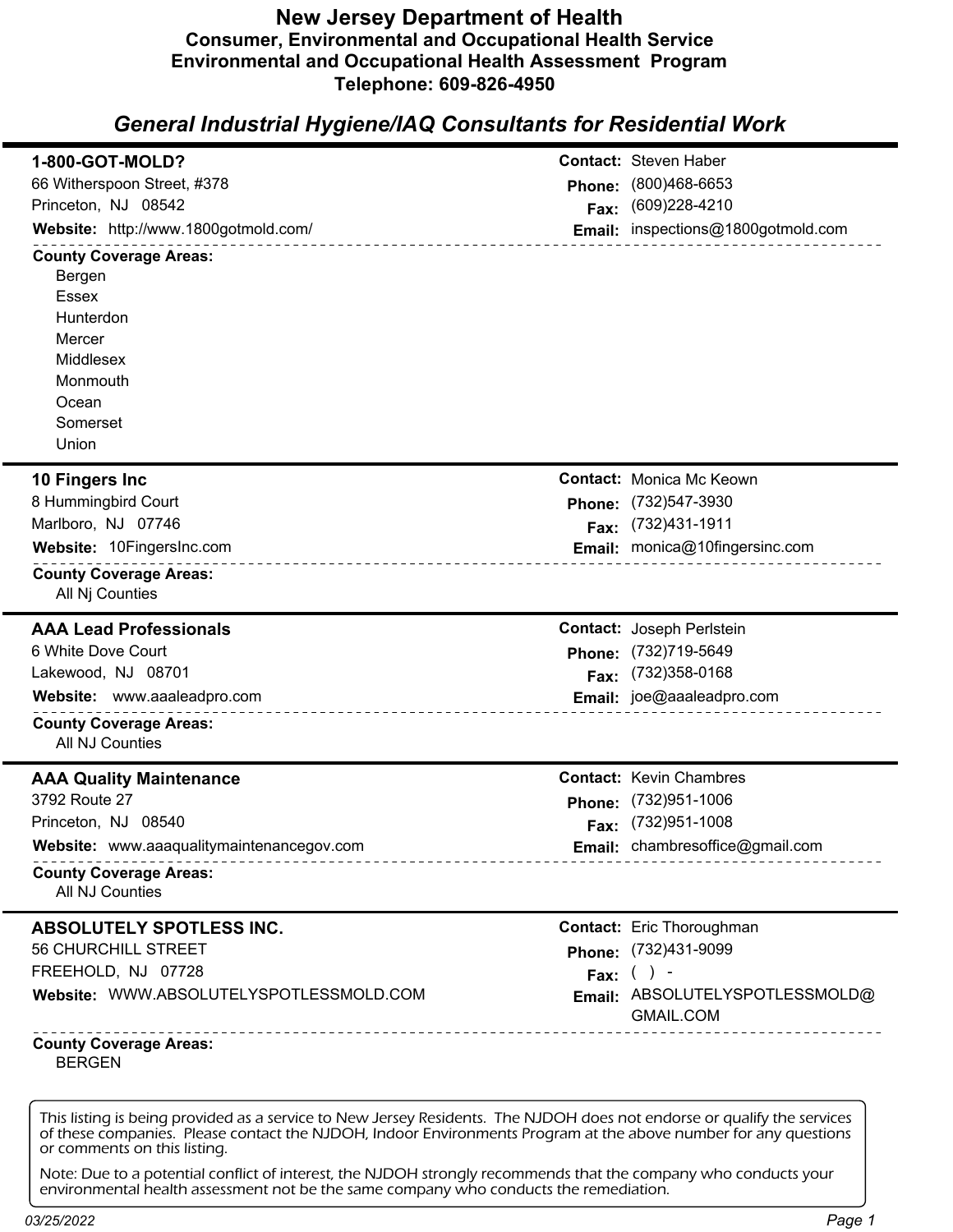| Mercer                                                                                                                                                                                       |                                            |
|----------------------------------------------------------------------------------------------------------------------------------------------------------------------------------------------|--------------------------------------------|
| Website: www.airconsultingservices.com<br>_____________________<br><b>County Coverage Areas:</b>                                                                                             | Email: air_consulting@comcast.net          |
| Hightstown, NJ 08520<br>Fax:                                                                                                                                                                 | (609)371-0827                              |
| 301 East Ward Street                                                                                                                                                                         | Phone: (609)371-2489                       |
| <b>Air Consulting Services, LLC</b>                                                                                                                                                          | Contact: David Kichula, CIH                |
| <b>County Coverage Areas:</b><br>Passaic                                                                                                                                                     |                                            |
| _______________________________                                                                                                                                                              |                                            |
| Website:                                                                                                                                                                                     | Email: bp@airmold.com                      |
| 620 Macopin Road<br>West Milford, NJ 07480                                                                                                                                                   | Phone: (973)208-2288<br>Fax: (973)208-2181 |
| Air / Mold LLC                                                                                                                                                                               | <b>Contact: Robert Puccini</b>             |
| <b>County Coverage Areas:</b><br><b>All NJ Counties</b>                                                                                                                                      |                                            |
| Website: http://www.aerotek-env.com                                                                                                                                                          | Email: rnabi@aerotek-env.com               |
| Mount Laurel, NJ 08054<br>Fax:                                                                                                                                                               | (609) 543-2476                             |
| 3111 Route 38, #11 Suite 291<br>Phone:                                                                                                                                                       | (856) 638-5032                             |
| <b>Aerotek Environmental, LLC</b>                                                                                                                                                            | <b>Contact: Ray Nabi</b>                   |
| <b>County Coverage Areas:</b><br>Atlantic                                                                                                                                                    |                                            |
| Website: www.aherainc.com                                                                                                                                                                    | Email: Ahera@Comcast.net                   |
| Oceanville, NJ 08231<br>Fax:                                                                                                                                                                 | (609) 652-1140                             |
| P. O. BOX 385<br>Phone:                                                                                                                                                                      | (609)652-1833                              |
| <b>AHERA Consultants, Inc.</b>                                                                                                                                                               | <b>Contact: Donna D'Errico</b>             |
| <b>County Coverage Areas:</b><br><b>Morris</b>                                                                                                                                               |                                            |
| Website: www.aeroenvironmental.net                                                                                                                                                           | Email: mberta@aeroenvironmental.net        |
| Succasunna, NJ 07876<br>Fax:                                                                                                                                                                 | (973)529-0335                              |
| 275 Rte 10 East, Suite 220-306<br>Phone:                                                                                                                                                     | (973)920-9061                              |
| <b>AERO Environmental Services, Inc.</b>                                                                                                                                                     | <b>Contact: Michael Berta</b>              |
| <b>ESSEX</b><br><b>HUDSON</b><br><b>OCEAN</b><br><b>MERCER</b><br><b>MIDDLESEX</b><br><b>MONMOUTH</b><br><b>MORRIS</b><br><b>PASSAIC</b><br><b>SOMERSET</b><br><b>UNION</b><br><b>WARREN</b> |                                            |
| <b>BURLINGTON</b>                                                                                                                                                                            |                                            |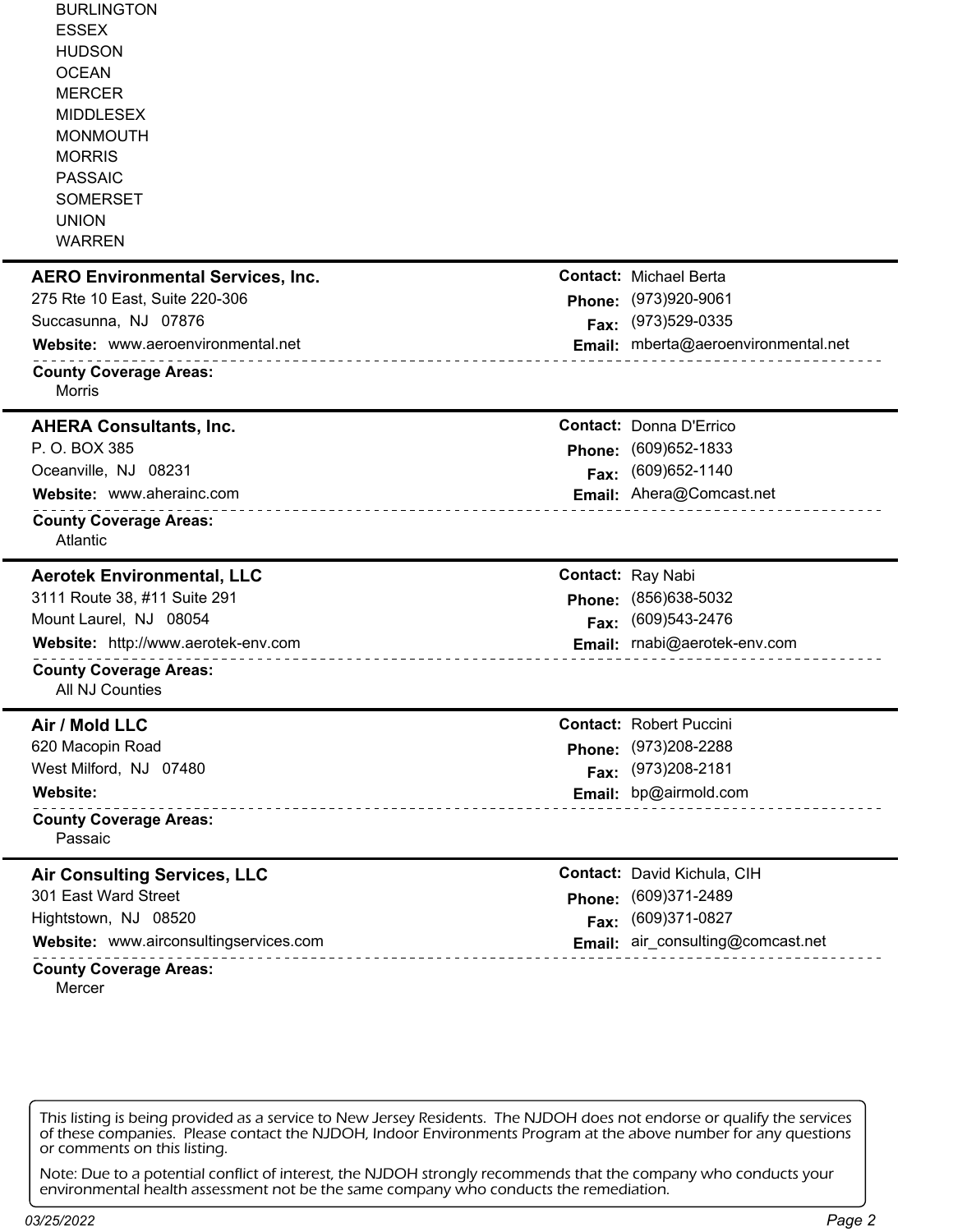| <b>AirWays Environmental Services</b>                     |          | <b>Contact: Steven Temes</b>      |
|-----------------------------------------------------------|----------|-----------------------------------|
| P.O. Box 8576                                             | Phone:   | (732)842-5564                     |
| Red Bank, NJ 07701                                        | Fax:     | (732)842-1184                     |
| Website: www.airwaysenv.com                               |          | Email: airwaysenv@cs.com          |
| ________________________<br><b>County Coverage Areas:</b> |          |                                   |
| Monmouth                                                  |          |                                   |
| All Pro Mold Investigations, LLC                          |          | <b>Contact: Barbara Lehner</b>    |
| P.O. Box 1161                                             | Phone:   | (732)280-5940                     |
| Wall, NJ 07719                                            | Fax:     | (732) 280-5941                    |
| Website: www.allpromoldllc.com                            |          | Email: johnv@allpromoldllc.com    |
| <b>County Coverage Areas:</b><br>Monmouth                 |          |                                   |
| All Ways Inspect, LLC                                     |          | <b>Contact: Bob Pellegrino</b>    |
| 24 Brantwood Place                                        |          | Phone: (973)594-1622              |
| Clifton, NJ 07013                                         | Fax:     | (973) 594-9337                    |
| Website: www.allwaysinspect.com                           |          | Email: bobp@allwaysinspect.com    |
| <b>County Coverage Areas:</b><br>Passaic                  |          |                                   |
| <b>American Environmental Specialists,</b>                |          | <b>Contact: Murray Snyder</b>     |
| <b>LLC</b>                                                |          | Phone: (856)985-2885              |
| 118 Westbury Court                                        | Fax:     | (856) 985-9777                    |
| Marlton, NJ 08053                                         |          | Email: iaq@aespecialists.com      |
| Website: www.aespecialists.com                            |          |                                   |
| <b>County Coverage Areas:</b><br>All NJ Counties          |          |                                   |
| <b>American Mold Inspection and Removal</b>               | Contact: | <b>Steve Polsky</b>               |
| <b>LLC</b>                                                | Phone:   | (609)822-8805                     |
|                                                           | Fax:     | (609)822-0900                     |
| 98 Saint Andrews Drive                                    |          |                                   |
| Egg Harbor Twp., NJ 08234                                 |          | Email: steve11012@comcast.net     |
| Website:                                                  |          |                                   |
| <b>County Coverage Areas:</b><br>Atlantic                 |          |                                   |
| <b>Apura Environmental</b>                                |          | <b>Contact: Rajay Kapoor</b>      |
| 501 Hudson Park                                           | Phone:   | (888) 670-5656                    |
| Edgewater, NJ 07020                                       | Fax:     | (856) 443-1728                    |
| Website: rhkenvironmental.com                             |          | Email: apura.rk@gmail.com         |
| .<br><b>County Coverage Areas:</b><br>All NJ Counties     |          |                                   |
| <b>Brinkerhoff Environmental Services, Inc.</b>           |          | <b>Contact: Laura Brinkerhoff</b> |
| 1913 Atlantic Avenue, Suite R5                            | Phone:   | (732) 223-2225                    |
| Manasquan, NJ 08736                                       | Fax:     | (732) 223-3666                    |
| Website: www.brinkenv.com                                 |          | Email: lbrinkerhoff@brinkenv.com  |
| <b>County Coverage Areas:</b><br>Monmouth                 |          |                                   |

of these companies. Please contact the NJDOH, Indoor Environments Program at the above number for any questions or comments on this listing.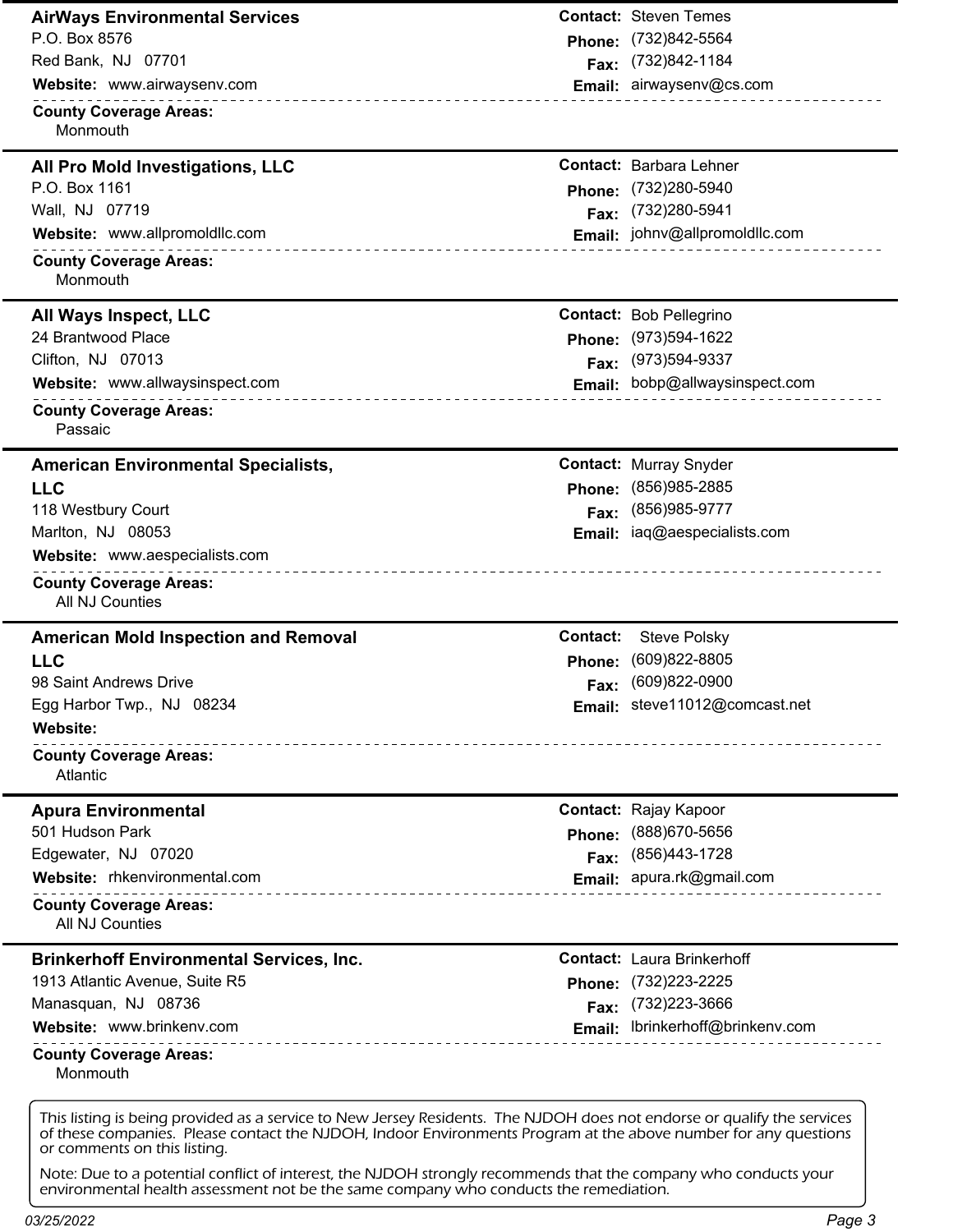| 625 BAY AVE<br>$(609)399-6653$<br><b>Phone:</b><br>OCEAN CITY, NJ 08226<br>Fax: (609)287-3784 | <b>Contact: DOMINICK BERENATO</b>         |
|-----------------------------------------------------------------------------------------------|-------------------------------------------|
|                                                                                               |                                           |
|                                                                                               |                                           |
| <b>Website:</b><br>-----------------------------------                                        | Email: DOMBERENATO@AOL.COM                |
| <b>County Coverage Areas:</b>                                                                 |                                           |
| <b>ATLANTIC</b>                                                                               |                                           |
| <b>CAPE MAY</b>                                                                               |                                           |
| <b>Contact: Steve Levy</b><br><b>Certified Mold Inspections</b>                               |                                           |
| 1070H Route 34, #160<br>Phone: (732)203-0885                                                  |                                           |
| Matawan, NJ 07747<br>Fax: (732)566-2277                                                       |                                           |
| Website: www.moldtestingnj.com                                                                | Email: steve@certifiedmoldinspectionsinc. |
| com                                                                                           |                                           |
| <b>County Coverage Areas:</b>                                                                 |                                           |
| Monmouth                                                                                      |                                           |
| <b>Certified Restoration</b><br><b>Contact: Jessica Meyers</b>                                |                                           |
| 331 Newman Springs Rd. Bldg 1<br>Phone: (877)472-9951                                         |                                           |
| Redbank, NJ 07701<br>(908) 576-3131<br>Fax:                                                   |                                           |
| Website: http://www.moldtesting-moldinspection-nj-newj<br>Email: jess@aquadry.com             |                                           |
| ersey.com/                                                                                    |                                           |
| __________________________________<br><b>County Coverage Areas:</b>                           |                                           |
| All NJ Counties                                                                               |                                           |
|                                                                                               |                                           |
| <b>Chute Master Environmental Services /</b><br><b>Contact: Roger Spivack</b>                 |                                           |
| (800)234-4656<br><b>Madico Window Films</b><br>Phone:                                         |                                           |
| (908)964-7999<br>1331 Stuyvesant Avenue<br>Fax:                                               |                                           |
| Union, NJ 07083<br>Email: sales@chutemaster.com                                               |                                           |
| Website: www.chutemaster.com /                                                                |                                           |
| www.madicostore.com                                                                           |                                           |
| <b>County Coverage Areas:</b>                                                                 |                                           |
| Union                                                                                         |                                           |
| <b>Coastal Environmental Compliance, LLC</b><br>Contact: Marylee K. Morinelli                 |                                           |
| P.O. Box 167<br>(609)685-9984<br>Phone:                                                       |                                           |
| (609) 625-2644<br>Hammonton, NJ 08037<br>Fax:                                                 |                                           |
| Website: www.coastal-env.com                                                                  | Email: coastalenvironmental@hotmail.com   |
| <u>.</u><br><b>County Coverage Areas:</b>                                                     |                                           |
| Atlantic                                                                                      |                                           |
| <b>Dependable Environmental Protection</b><br><b>Contact: Robert Matthews</b>                 |                                           |
| 29 Shoveler Lane<br>Phone: (609)713-9976                                                      |                                           |
| Manahawkin, NJ 08050<br>(609) 935-3211<br>Fax:                                                |                                           |
| Email: robmatthewspt@gmail.com<br>Website: depnj.com                                          |                                           |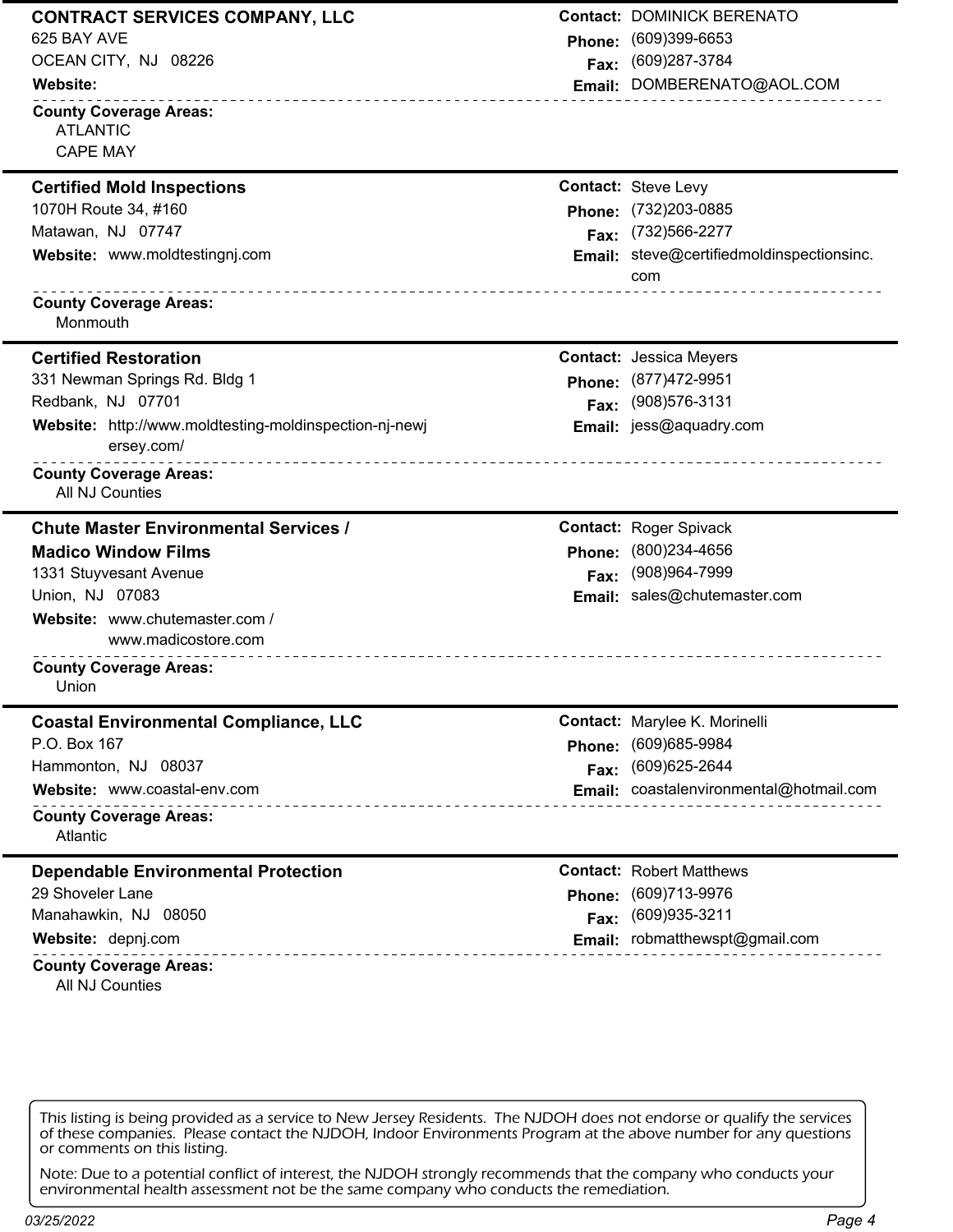| Detail Associates, Inc.<br>300 Grand Avenue<br>Englewood, NJ 07631<br>Website: www.daienviro.com<br><b>County Coverage Areas:</b><br>Bergen                                                               | <b>Phone:</b><br>Fax:             | Contact: Stephen Jaraczewski<br>(201) 569-6708<br>(201) 569-4378<br>Email: stephenj@daienviro.com                    |
|-----------------------------------------------------------------------------------------------------------------------------------------------------------------------------------------------------------|-----------------------------------|----------------------------------------------------------------------------------------------------------------------|
| <b>Dr. Mold Removal LLC</b><br>404 East Edsall Blvd.<br>Palisades Park, NJ 07650<br><b>Website:</b><br><b>County Coverage Areas:</b><br>Bergen<br>Hudson<br><b>Central New Jersey</b>                     | <b>Contact:</b><br>Phone:<br>Fax: | (201) 292-3474<br>Email: drmoldremoval@gmail.com                                                                     |
| EFI Global, Inc.<br>242 Old New Brunswick Road, Suite 41<br>Piscataway, NJ 08854<br>Website: http://www.efiglobal.com/<br><b>County Coverage Areas:</b><br><b>All NJ Counties</b>                         | Phone:<br>Fax:                    | Contact: Mandeep S. Sandhu<br>(732) 629-7930<br>(732) 629-7934<br>Email: Mandeep_Sandhu@efiglobal.com                |
| <b>EHS Innovators, LLC</b><br>203 Main Street, PMB 174<br>Flemington, NJ 08822<br>Website: www.ehsi.com<br><b>County Coverage Areas:</b><br>Hunterdon                                                     | Phone:<br>Fax:                    | Contact: Robert J. Kretvix, CIH, CET<br>(908) 237-9348<br>(908) 782-8082<br>Email: info@ehsi.com                     |
| <b>EnviroVision Consultants, Inc.</b><br>20-21 Wagaraw Road, Bldg 34A<br>Fairlawn, NJ 07410<br>Website: EnvirovisionConsultants.com<br>______________________<br><b>County Coverage Areas:</b><br>Bergen  |                                   | <b>Contact: Guillermo Morales</b><br>Phone: (973)636-9145<br>Fax: (973)636-9144<br>Email: envirovision@earthlink.net |
| <b>Environmental Assay Inc.</b><br>792 Green Street<br>Phillipsburg, NJ 08865<br>Website: www.emfrelief.com<br>_______________________________<br><b>County Coverage Areas:</b><br>Union                  | Phone:<br>Fax:                    | <b>Contact: Sal LaDuca</b><br>(908)454-3965<br>(908)454-3965<br>Email: eainc@emfrelief.com                           |
| <b>Environmental Design Inc.</b><br>5434 King Ave. Suite 101<br>Pennsauken, NJ 08109<br>Website: www.editesting.com<br>______________________________<br><b>County Coverage Areas:</b><br>All NJ Counties | Phone:<br>Fax:                    | <b>Contact: Jay Murray</b><br>(888)306-4545<br>(856)616-9519<br><b>Email:</b> jm@editesting.com                      |

of these companies. Please contact the NJDOH, Indoor Environments Program at the above number for any questions or comments on this listing.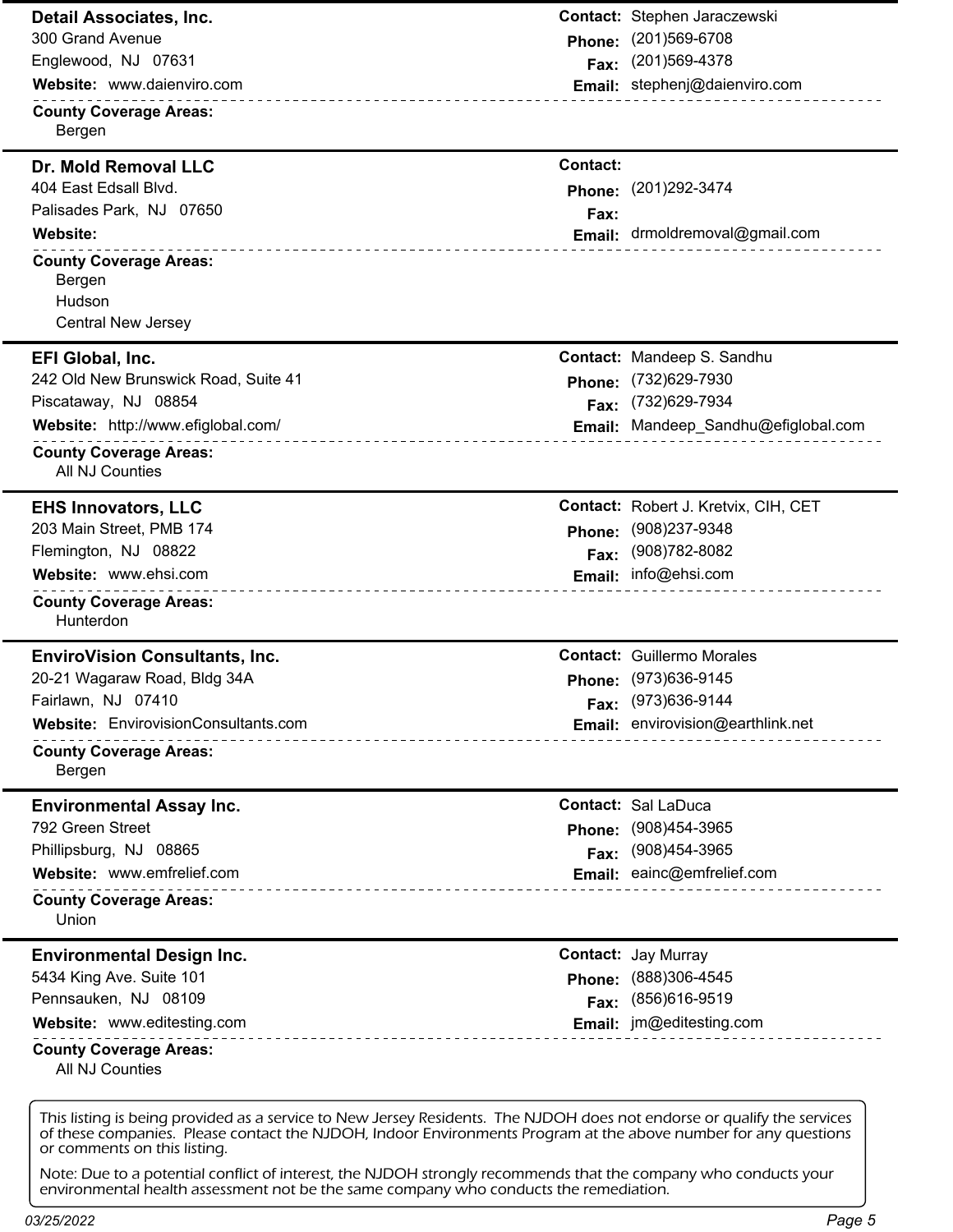**Environmental Management Associates, Inc.** 5303 Route 33/34 Farmingdale, NJ 07727 **County Coverage Areas: Contact:** Kim Howard **Phone:** (732)919-0595 **Fax:** (732)919-0758 **Email:** khoward@emaenv.com **Website:** www.tank-removal.com Monmouth **Environmental Systems** PO BOX 1181 Point Pleasant, NJ 08742 **County Coverage Areas: Contact:** James Golden **Phone:** (732)892-8707 **Fax:** (732)892-7236 **Website:** depenvirosystems.com **Email:** surfj8@aol.com **Email:** surfj8@aol.com Ocean **Environmental Tactics, Inc.** 164 Broad Street Matawan, NJ 07747 **County Coverage Areas: Contact:** Tom Geiger **Phone:** (732)290-2217 **Fax:** (732)290-2236 **Website:** envtactics.com **Email:** envtac@aol.com Monmouth **Envirotactics, Inc.** 1625 Highway 71 Wall, NJ 07719 **County Coverage Areas: Contact:** Patrick Lyman **Phone:** (732)449-0077 **Fax:** (732)449-5810 **Email:** pat@envirotactics.com / jim@envirotactics.com **Website:** www.envirotactics.com monmouth ocean middlesez **Eradicator Mold Remediation Services** 104 Chestnut Street, Suite 7123 Roselle, NJ 07203 **County Coverage Areas: Contact:** Gavin Shakespeare **Phone:** (908)671-1714 **Fax: Website:** www.molderadicator.com **Email:** gavin@molderadicator.com ALL NJ COUNTIES **Estate Management Group** 3121-D Fire Road Suite PMB234 Egg Harbor Twp, NJ 08234 **County Coverage Areas: Contact:** Brian Reese **Phone:** (888)289-6265 X83 **Fax:** (866)321-2274 **Website:** www.estatemanager.us **Email:** reo@estatemanager.us Atlantic Cape May **Gloucester** Camden **Ocean** Burlington

This listing is being provided as a service to New Jersey Residents. The NJDOH does not endorse or qualify the services of these companies. Please contact the NJDOH, Indoor Environments Program at the above number for any questions or comments on this listing.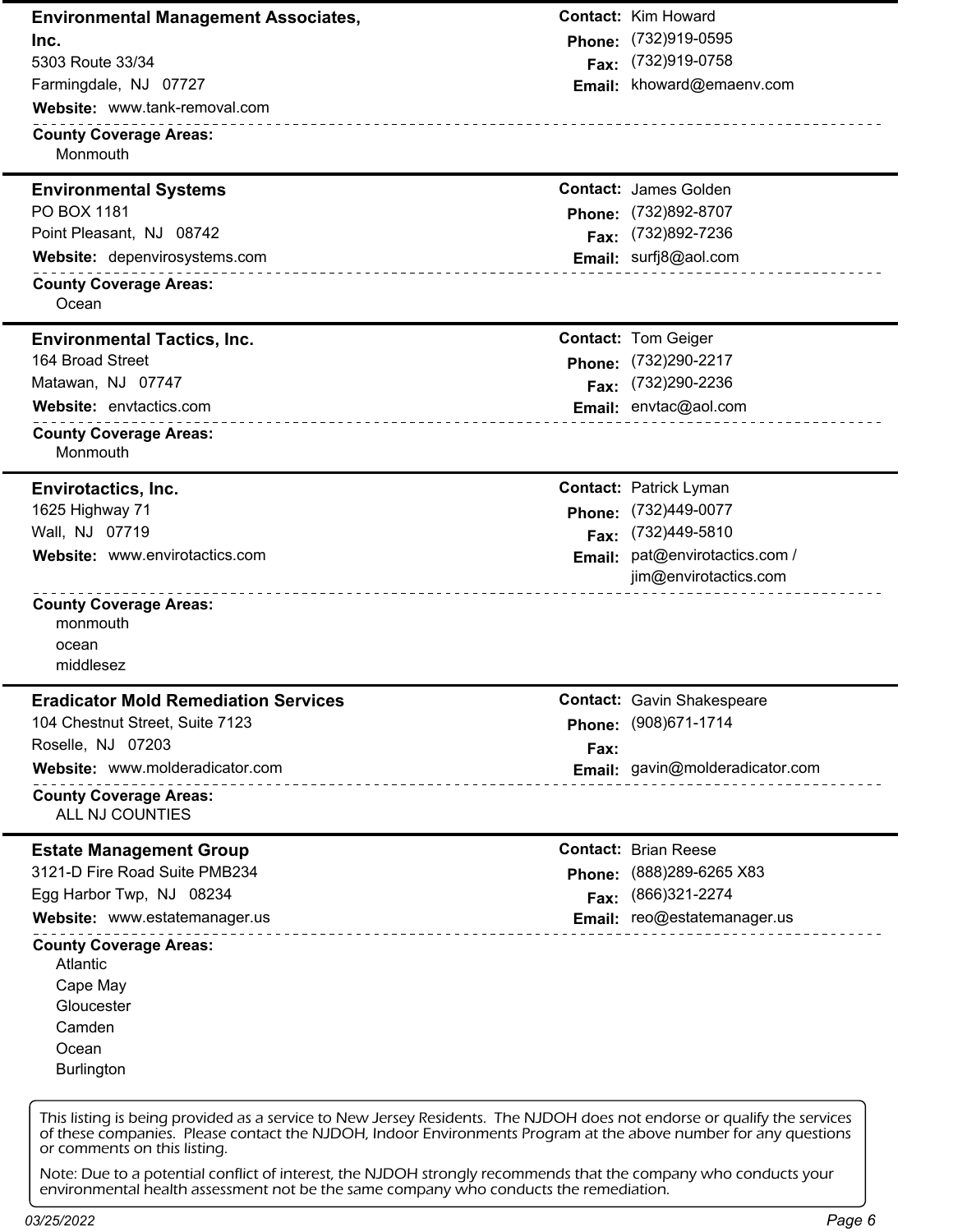| Cumberland                                                      |        |                                          |
|-----------------------------------------------------------------|--------|------------------------------------------|
| <b>FDP Mold Remediation</b>                                     |        | <b>Contact: July E. Parton</b>           |
| 47 Komorn Street                                                |        | Phone: (908)895-4841                     |
| Newark, NJ 07105                                                | Fax:   |                                          |
| Website: https://www.fdpmoldremediation.com/                    |        | Email: july@fdpmoldremediation.com       |
| <b>County Coverage Areas:</b>                                   |        |                                          |
| <b>Bergen County</b>                                            |        |                                          |
| <b>Essex County</b>                                             |        |                                          |
| <b>Hudson County</b>                                            |        |                                          |
| <b>Middlesex County</b>                                         |        |                                          |
| Passaic County                                                  |        |                                          |
| <b>Union County</b>                                             |        |                                          |
| Five Star Building Services Inc.,                               |        | <b>Contact:</b> Clifford J. Casmento     |
| <b>Environmental Division</b>                                   | Phone: | (973) 545-2500 X302                      |
| 5454 Berkshire Valley Road                                      | Fax:   | (973) 545-2501                           |
| Oakridge, NJ 07438                                              | Email: | cliffordc@fsbsenvironmental.com          |
| Website: www.fsbsenvironmental.com                              |        |                                          |
| <b>County Coverage Areas:</b>                                   |        |                                          |
| <b>All Counties</b>                                             |        |                                          |
| <b>GZA GeoEnvironmental, Inc.</b>                               |        | <b>Contact: Dennis Rubin</b>             |
| 55 Lane Road Suite 407                                          |        | Phone: (973)774-3300                     |
| Fairfield, NJ 07004                                             | Fax:   | (973) 774-3350                           |
| Website: www.gza.com                                            | Email: |                                          |
| ______________________________<br><b>County Coverage Areas:</b> |        |                                          |
| <b>Essex</b>                                                    |        |                                          |
| <b>Garden State Environmental, Inc.</b>                         |        | <b>Contact: Richard Lester</b>           |
| 555 Broad Street Suite K                                        | Phone: | (201) 652-1119                           |
| Glen Rock, NJ 07452                                             | Fax:   | (201) 652-0612                           |
| Website: www.gseconsultants.com                                 | Email: | info@gseconsultants.com                  |
| <b>County Coverage Areas:</b>                                   |        |                                          |
| All NJ Counties                                                 |        |                                          |
| <b>Green Home Solutions of Greater</b>                          |        | <b>Contact: John Frinzi</b>              |
| <b>Hunterdon County</b>                                         | Phone: | (908)455-0822                            |
| 343 North Prospect Street                                       | Fax:   |                                          |
| Washington, NJ 07882                                            |        | Email: john.frinzi@greenhomesolutions.co |
| Website: greenhomesolutions.com                                 |        | m                                        |
| <b>County Coverage Areas:</b>                                   |        |                                          |
| All NJ Counties                                                 |        |                                          |
| <b>GreenWorks Environmental LLC</b>                             |        | <b>Contact: Victor Coppola</b>           |
| 3100 Route 138 West, Building 1                                 |        | Phone: (732)223-2073                     |
| Wall, NJ 07719                                                  | Fax:   | (732)362-4522                            |
| Website: www.greenworksllc.com                                  |        | Email: service@greenworksllc.com         |
| ______________________<br><b>County Coverage Areas:</b>         |        |                                          |
| All NJ Counties                                                 |        |                                          |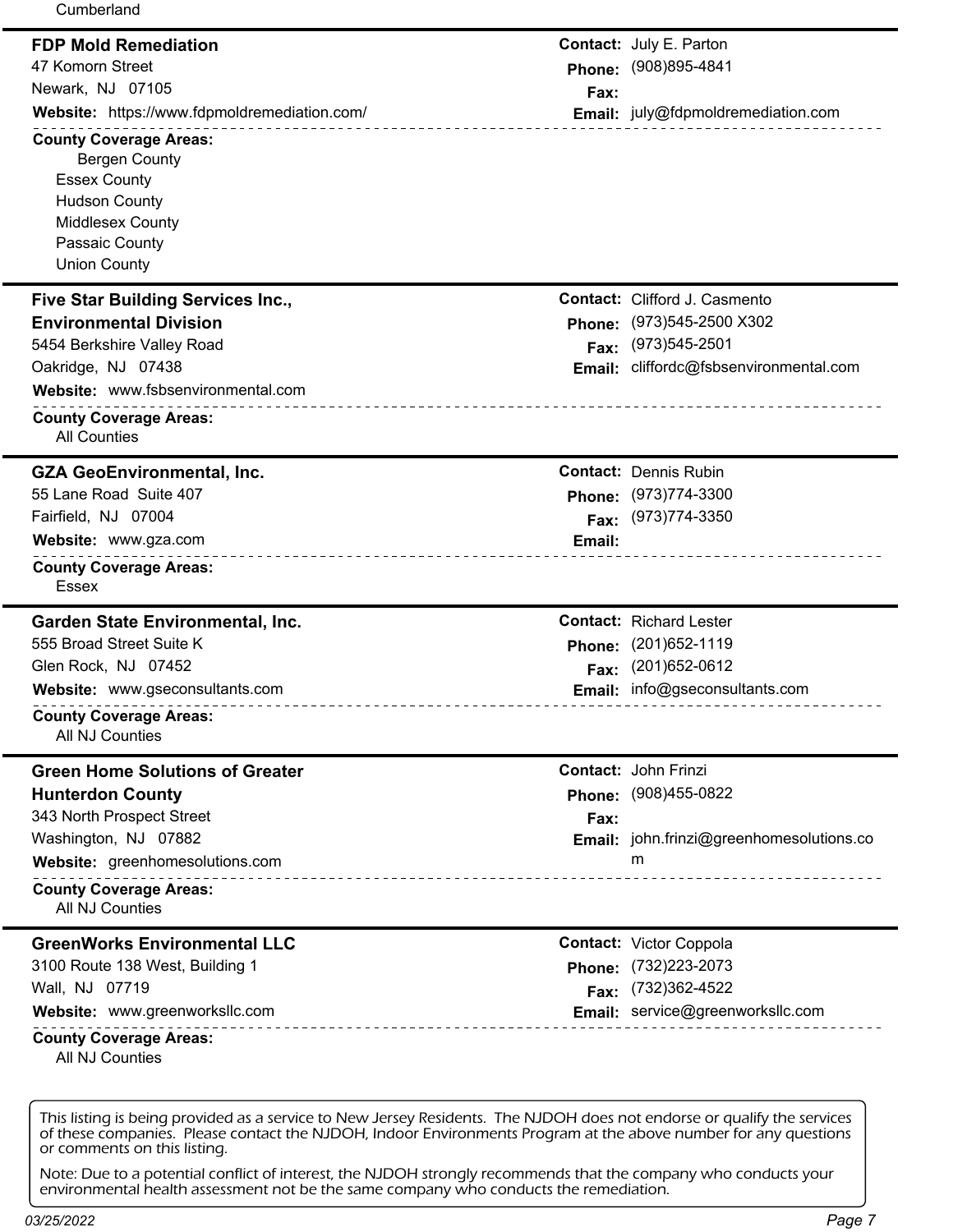| <b>H2M Associates, Inc.</b>                             |        | <b>Contact:</b> Cristina Martinez  |
|---------------------------------------------------------|--------|------------------------------------|
| 119 Cherry Hill Road, Suite 110                         | Phone: | (862) 207-5900                     |
| Parsippany, NJ 07054                                    | Fax:   | (973)334-0507                      |
| Website: www.h2m.com                                    |        | Email: cmartinez@h2m.com           |
| <b>County Coverage Areas:</b><br><b>All NJ Counties</b> |        |                                    |
| IAQ, Inc.                                               |        | <b>Contact:</b> Eric Shapiro       |
| 233 London Court                                        | Phone: | (609)517-7415                      |
| Egg Harbor Twp., NJ 08234                               |        | Fax: $( ) -$                       |
| Website: www.iaqinc.com<br>___________________________  |        | Email: eshapiro@iaqinc.com         |
| <b>County Coverage Areas:</b><br>Atlantic               |        |                                    |
| <b>Indoor Environmental Concepts, LLC</b>               |        | Contact: Michael P Menz, CIH, CHMM |
| 117 N. Black Horse Pike                                 | Phone: | (856)463-0777                      |
| Runnemede, NJ 08078                                     | Fax:   | (856) 219-9875                     |
| Website: www.indoorenvconcepts.com                      |        | Email: info@indoorenvconcepts.com  |
| <b>County Coverage Areas:</b><br><b>All NJ Counties</b> |        |                                    |
| <b>Joseph Environmental LLC</b>                         |        | <b>Contact: Rhett Zidziunas</b>    |
| 80 Varsity Road                                         | Phone: | (973) 373-2221                     |
| Newark, NJ 07106                                        | Fax:   | (973)669-9740                      |
| Website: www.josephenvironmental.com                    |        | Email: rjz@me.com                  |
| <b>County Coverage Areas:</b><br>Essex                  |        |                                    |
| <b>LEW Corporation</b>                                  |        | <b>Contact:</b> Lee Wasserman      |
| 1090 Bristol Road                                       | Phone: | $(908)654 - 8068$                  |
| Mountainside, NJ 07092                                  | Fax:   | (908) 654-8069                     |
| Website: www.lewcorp.com                                |        | Email: LWasserman@LEWCorp.com      |
| <b>County Coverage Areas:</b><br>All NJ Counties        |        |                                    |
| <b>Lead Consultants of America, Inc.</b>                |        | <b>Contact: Justin Mastykarz</b>   |
| 225 DeMott Lane Suite 206                               | Phone: | (732)418-9006                      |
| Somerset, NJ 08873                                      | Fax:   | (732)418-9008                      |
| Website: http://lcagroup.us                             |        | Email: info@lcagroup.us            |
| <b>County Coverage Areas:</b><br>All NJ Counties        |        |                                    |
| <b>MDG Environmental, LLC</b>                           |        | <b>Contact: Chris Macri</b>        |
| 1000 Maplewood Drive Suite 207                          | Phone: | (856) 755-9300                     |
| Mapleshade, NJ 08052                                    | Fax:   | (856) 755-1922                     |
| Website: www.mdgenvironmental.com                       | Email: | chrismdg@comcast.net               |
| <b>County Coverage Areas:</b><br><b>ALL NJ Counties</b> |        |                                    |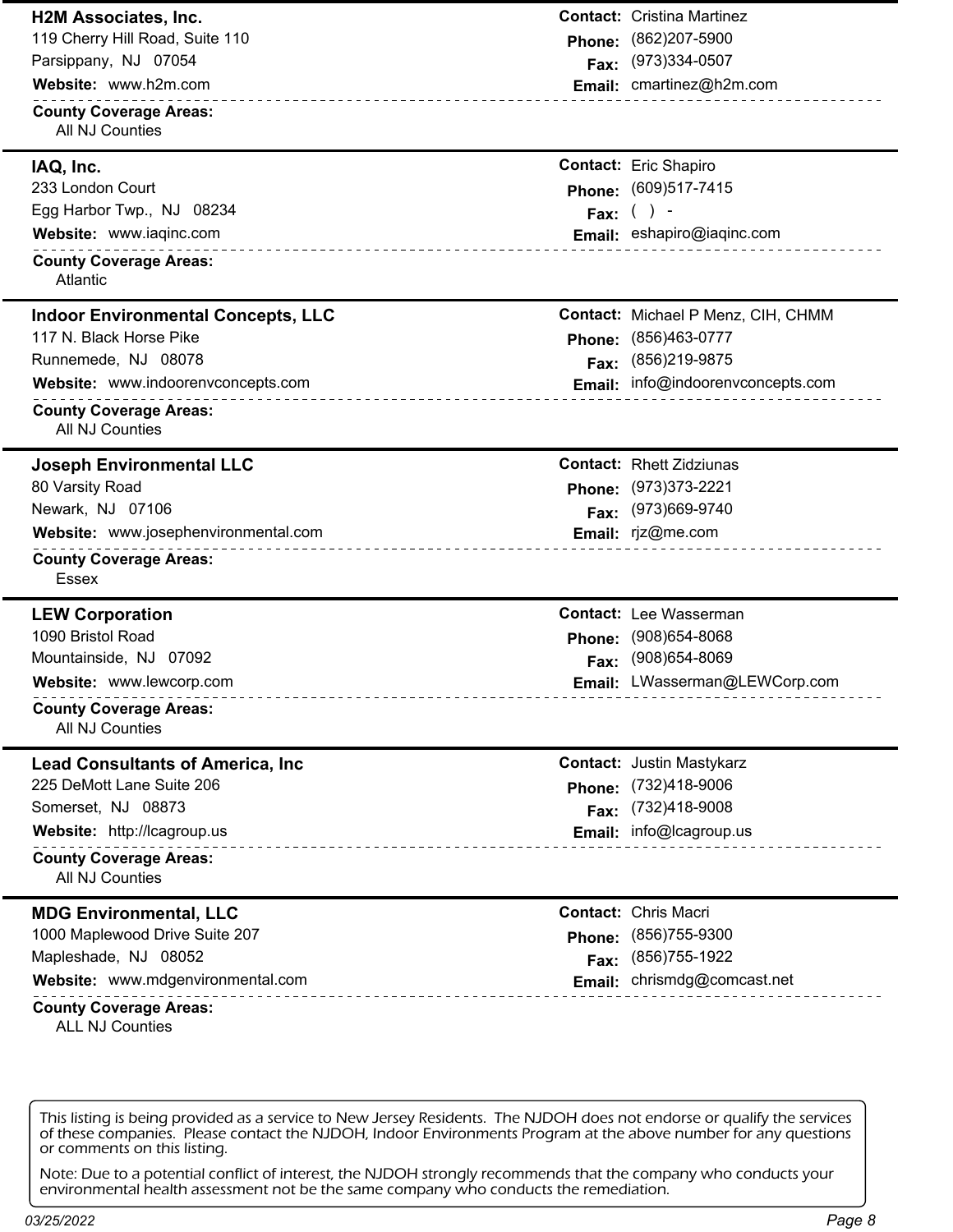| <b>McCabe Environmental Services, LLC</b>                  |        | <b>Contact: John Chiaviello</b>      |
|------------------------------------------------------------|--------|--------------------------------------|
| 464 Valleybrook Ave.                                       | Phone: | (888) 887-8858                       |
| Lyndhurst, NJ 07071                                        | Fax:   | (201) 438-1798                       |
| Website: www.mccabeenv.com                                 |        | Email: jchiaviello@mccabeenv.com     |
| <b>County Coverage Areas:</b><br><b>All NJ Counties</b>    |        |                                      |
| <b>Mold Inspection &amp; Testing New Jersey</b>            |        | <b>Contact: Adam Pacha</b>           |
| 639 Hamilton Rd                                            |        | Phone: (201)528-3998                 |
| South Orange, NJ 07079                                     | Fax:   |                                      |
| Website: moldinspection&test.com/new/jersey                |        | Email: newjersey@mitmold.com         |
| <b>County Coverage Areas:</b>                              |        |                                      |
| <b>All NJ Counties</b>                                     |        |                                      |
| <b>Mold Testing NJ -NY LLC</b>                             |        | <b>Contact: Henry Scheyer</b>        |
| 891 Banta Place                                            | Phone: | (201) 658-8881                       |
| Ridgefield, NJ 07657                                       | Fax:   |                                      |
| Website: yourhomeinspectornj.com                           |        | Email: henry@yourhomeinspectornj.com |
| <b>County Coverage Areas:</b><br>All NJ Counties           |        |                                      |
| <b>NJ-Mold</b>                                             |        | <b>Contact: Daniel Harkins</b>       |
| 55 Union Place #102                                        | Phone: | $(908)358 - 5799$                    |
| Summit, NJ 07901                                           | Fax:   |                                      |
| Website: www.nj-mold.com<br><u>.</u>                       |        | Email: njmold@gmail.com              |
| <b>County Coverage Areas:</b>                              |        |                                      |
| Bergen                                                     |        |                                      |
| Essex                                                      |        |                                      |
| Middlesex                                                  |        |                                      |
| Monmouth<br>Morris                                         |        |                                      |
| Somerset                                                   |        |                                      |
| <b>Sussex</b>                                              |        |                                      |
| Warren                                                     |        |                                      |
| Ozane Inc. dba/ NewJerseyMold.com                          |        | <b>Contact: David Koerner</b>        |
| 1761 Lakewood Road                                         |        | Phone: (732)349-0559                 |
| Toms River, NJ 08755                                       |        | Fax: (732)278-3165                   |
| Website: www.newjerseymold.com                             |        | Email: info@newjerseymol.com         |
| _________________________<br><b>County Coverage Areas:</b> |        |                                      |
| Monmouth                                                   |        |                                      |
| Ocean                                                      |        |                                      |
| Paul D. Sakson Associates, Inc.                            |        | <b>Contact: Paul Sakson</b>          |
| <b>PO Box 154</b>                                          |        | Phone: (732)539-6543                 |
| Leonardo, NJ 07737                                         | Fax:   | (732) 230-7510                       |
| Website: https://www.paulsakson.com/<br>.                  |        | Email: p.sakson@paulsakson.com       |
| <b>County Coverage Areas:</b><br>All NJ Counties           |        |                                      |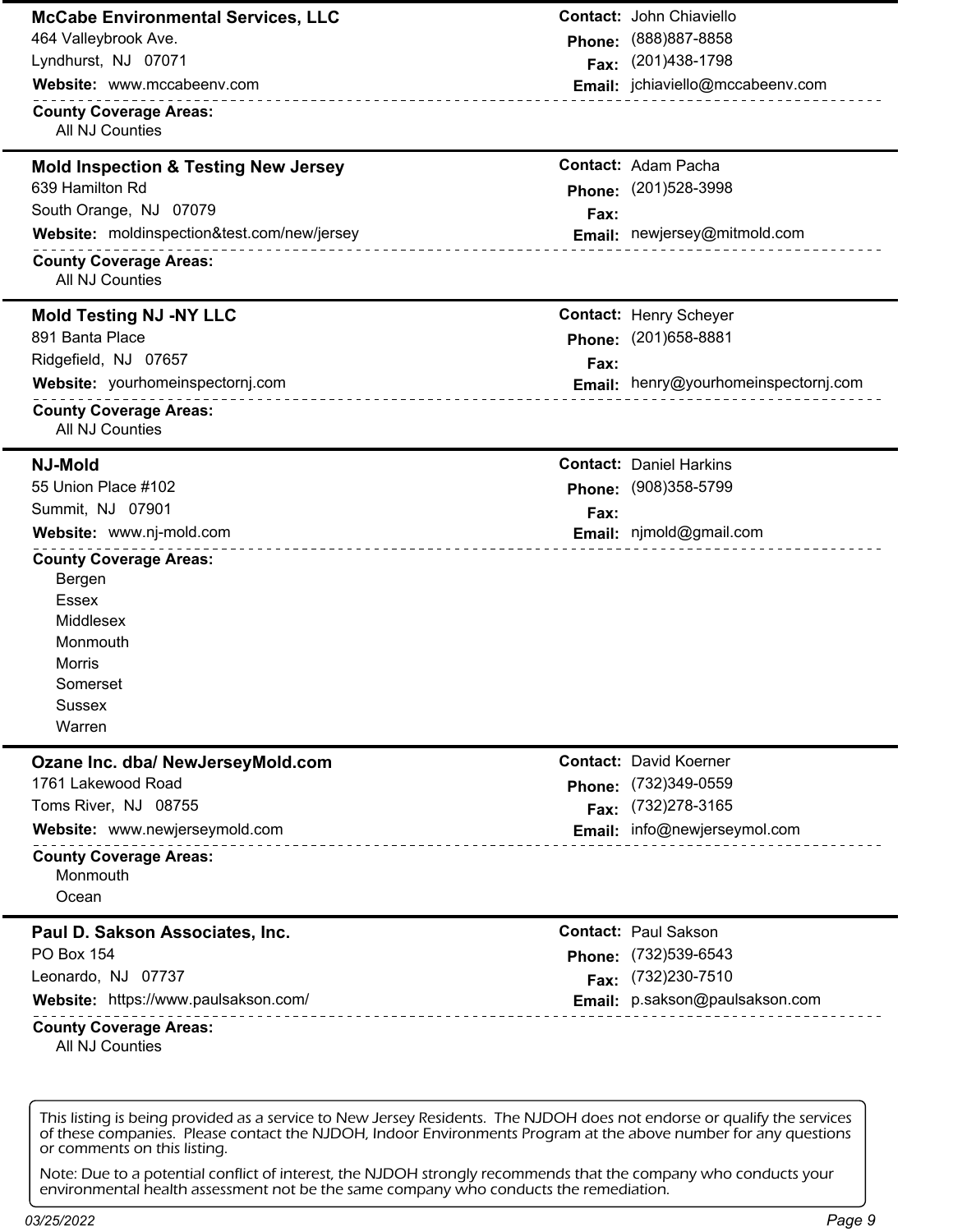| <b>Contact: Chris Purvis</b><br>Pennoni Associates, Inc.      |                                      |
|---------------------------------------------------------------|--------------------------------------|
| 515 Grove Street, Suite 1B<br><b>Phone:</b>                   | (856) 547-0505                       |
| Haddon Heights, NJ 08035<br>Fax:                              | (856) 547-9174                       |
| Website: www.pennoni.com                                      | Email: info@pennoni.com              |
| <b>County Coverage Areas:</b><br>Camden                       |                                      |
| <b>Contact: Chris Purvis</b><br>Pennoni Associates, Inc.      |                                      |
| 210 Malapardis Rd. Suite 104<br>Phone:                        | (973) 267-3244                       |
| Cedar Knolls, NJ 07927<br>Fax:                                | (973) 267-9816                       |
| Website: www.pennoni.com                                      | Email: info@pennoni.com              |
| <b>County Coverage Areas:</b><br><b>Morris</b>                |                                      |
| <b>Contact: Ron Moore</b><br>Pennoni Associates, Inc.         |                                      |
| 3071 E. Chestnut Av. Ste F-16<br>Phone:                       | (856) 692-5081                       |
| Vineland, NJ 08361<br>Fax:                                    | (856) 692-6243                       |
| Website: www.pennoni.com<br><u>.</u>                          | Email: info@pennoni.com              |
| <b>County Coverage Areas:</b><br>Cumberland                   |                                      |
| <b>Phase Associates, LLC</b><br><b>Contact: Gary Schwartz</b> |                                      |
| 651 Old Mount Pleasant Avenue, Suite 160<br>Phone:            | (973) 597-0750                       |
| Livingston, NJ 07039<br>Fax:                                  | (973) 597-6445                       |
| Website: https://phaseassociate.com/                          | Email: gary@phaseassociate.com       |
| <b>County Coverage Areas:</b><br><b>Essex</b>                 |                                      |
| <b>Quality Air Specialists, Inc.</b>                          | <b>Contact: Thomas Vaccara</b>       |
| 113 West Somerdale Road<br>Phone:                             | (856) 566-9595                       |
| Somerdale, NJ 08083<br>Fax:                                   | (856) 566-4466                       |
| Website: www.airtestingnj.com                                 | Email: iaq@qualityairspecialists.com |
| <b>County Coverage Areas:</b><br>Camden                       |                                      |
| RAdata, Inc.                                                  | <b>Contact: Daniel Gallagher</b>     |
| 27 Ironia Road, Unit 2<br>Phone:                              | (973) 927-7303                       |
| Flanders, NJ 07836<br>Fax:                                    | (973) 927-4980                       |
| Website: www.RAdata.com                                       | Email: dgallagher@radata.com         |
| <b>County Coverage Areas:</b><br><b>Morris</b>                |                                      |
| <b>RDC Restoration</b>                                        | <b>Contact: Russell Calderone</b>    |
| 57 River Road<br><b>Phone:</b>                                | $(908)253 - 9000$                    |
| Berkeley Heights, NJ 07922<br>Fax:                            | (888) 895-9606                       |
| Website: www.rdcrestoration.com<br>.                          | Email: waterfiremoldusa@gmail.com    |
| <b>County Coverage Areas:</b><br>All NJ Counties              |                                      |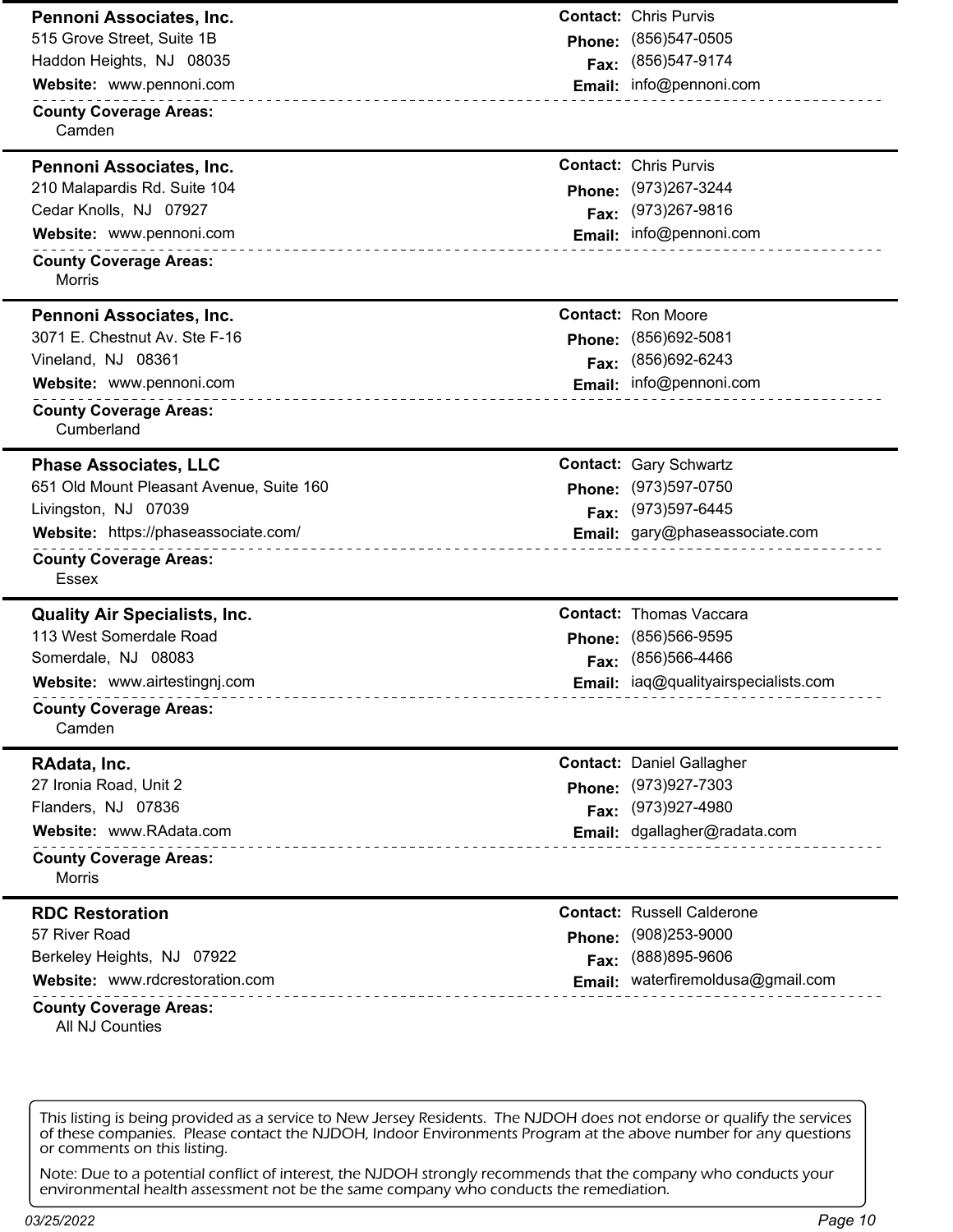| <b>RHK Environmental Services</b>                                                        |        | <b>Contact: Rajay Kapoor</b>               |
|------------------------------------------------------------------------------------------|--------|--------------------------------------------|
| 315 Plainsboro Road                                                                      | Phone: | (888) 670-5656                             |
| Plainsboro, NJ 08536                                                                     | Fax:   | (866)443-1728                              |
| Website: www.rhkenv.com                                                                  |        | Email: rkapoor@rhkenvironmental.com        |
| <b>County Coverage Areas:</b><br>All NJ Counties                                         |        |                                            |
| <b>Realty Closing Solutions, LLC</b>                                                     |        | <b>Contact: Joseph McGrath</b>             |
| 120 Amboy Ave Suite 291                                                                  | Phone: | (732)495-4776                              |
| Woodbridge, NJ 07095                                                                     |        | Fax: (732)862-8620                         |
| Website:<br>____________________________________                                         |        | Email: joenjinspections@aol.com            |
| <b>County Coverage Areas:</b><br>Monmouth<br>Ocean<br>Middlesex                          |        |                                            |
|                                                                                          |        |                                            |
| Rock-Well Environmental, Inc.<br>101 Cornell Avenue                                      |        | <b>Contact: Frank Tomasetti</b>            |
| Somerdale, NJ 08083                                                                      |        | Phone: (856)784-5541<br>Fax: (856)282-1194 |
| Website: Rockwellenvironmental.com                                                       |        | Email: radonx@gmail.com                    |
| <b>County Coverage Areas:</b><br>All NJ Counties                                         |        |                                            |
| <b>SERVPRO of Blackwood NJ/Gloucester</b>                                                |        | <b>Contact: Dave Marinelli</b>             |
| Township                                                                                 |        | Phone: (856)227-7800                       |
| 226 Chestnut Street                                                                      | Fax:   |                                            |
| Glendora, NJ 08029                                                                       |        | Email: dmarinelli@servproblackwood.com     |
| Website: servproblackwood.com                                                            |        |                                            |
| <b>County Coverage Areas:</b><br>Primarily:<br>Camden<br><b>Burlington</b><br>Gloucester |        |                                            |
| Will work in any county.                                                                 |        |                                            |
| <b>Sabatello Construction of NJ, LLC</b>                                                 |        | <b>Contact: Debbie Brooks</b>              |
| 9 Robbins St.                                                                            | Phone: | (732)232-7088                              |
| Toms River, NJ 08753                                                                     | Fax:   |                                            |
| Website: http://www.sabatelloenvironmental.com                                           |        | Email: Paul@sabatellocompanies.com         |
| <b>County Coverage Areas:</b><br>Atlantic<br>Ocean<br>Middlesex                          |        |                                            |

Note: Due to a potential conflict of interest, the NJDOH strongly recommends that the company who conducts your environmental health assessment not be the same company who conducts the remediation.

*03/25/2022 Page 11*

Monmouth

 $\overline{a}$ 

 $-$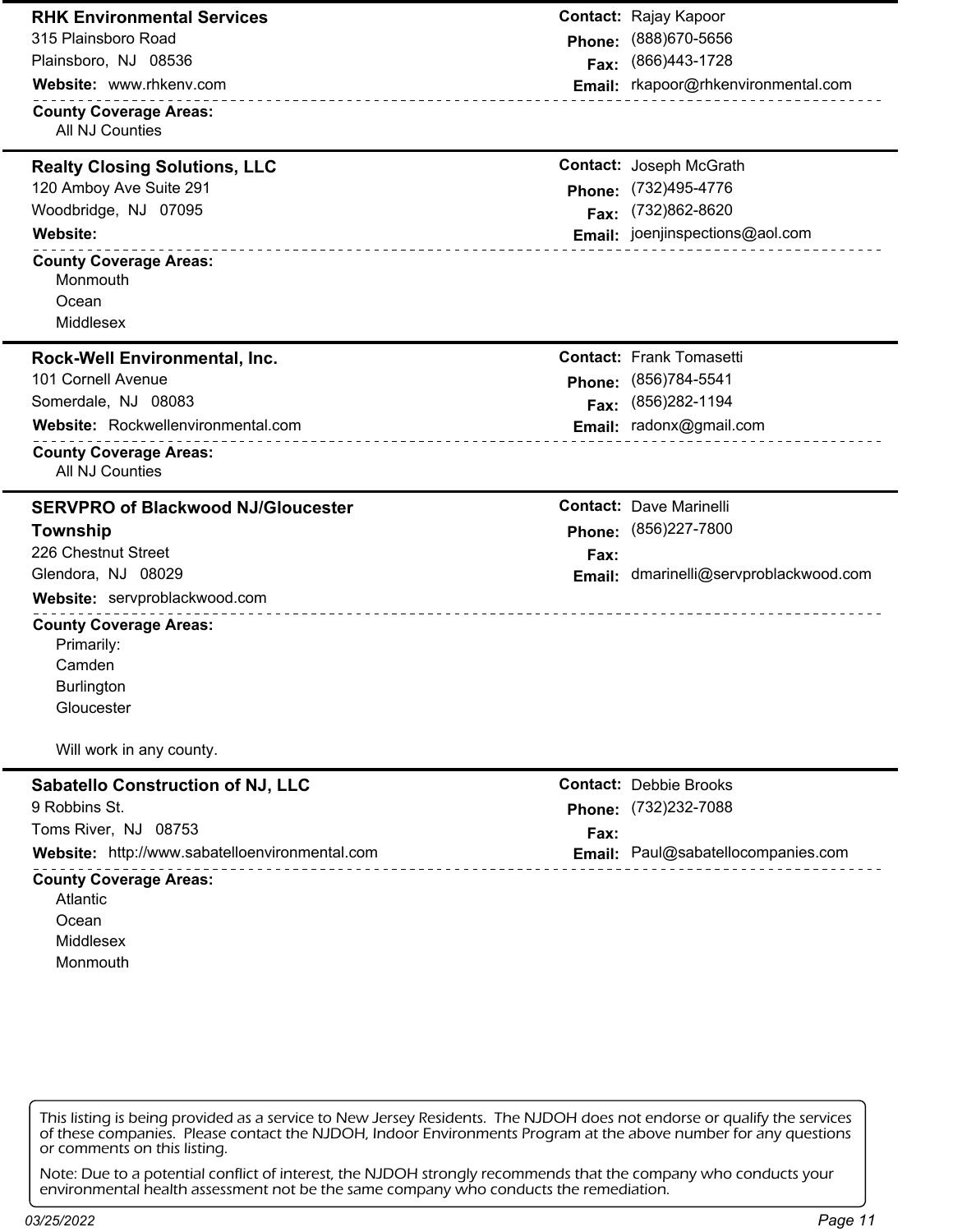| <b>Safety Synergy, LLC</b>                                                                                                                                         |        | <b>Contact: Everett Mount</b>              |
|--------------------------------------------------------------------------------------------------------------------------------------------------------------------|--------|--------------------------------------------|
| P.O. Box 87                                                                                                                                                        |        | Phone: (609)738-2555                       |
| Allentown, NJ 08501                                                                                                                                                | Fax:   |                                            |
| Website: www.safetysynergy.com<br><u> - - - - - - - - - - - - - - -</u>                                                                                            |        | Email: accidentprevention@yahoo.com        |
| <b>County Coverage Areas:</b><br>Monmouth                                                                                                                          |        |                                            |
| <b>Service Team of Professionals Edison</b>                                                                                                                        |        | <b>Contact: Jeff Cianci or Peter Abene</b> |
| 265 West Locust Avenue                                                                                                                                             |        | Phone: (732)215-7867                       |
| Edison, NJ 08820                                                                                                                                                   | Fax:   |                                            |
| Website: www.stop-edison.com<br>_________________________                                                                                                          | Email: | -----------------                          |
| <b>County Coverage Areas:</b><br>All NJ Counties                                                                                                                   |        |                                            |
| <b>Statewide Emergency Restoration</b>                                                                                                                             |        | <b>Contact: Jonathan Regen</b>             |
| <b>Services</b>                                                                                                                                                    |        | Phone: (732)238-3366                       |
| 541 Becca Way                                                                                                                                                      |        | Fax: $( )$ -                               |
| Monroe, NJ 08831                                                                                                                                                   |        | Email: statewiderestorationnj@gmail.com    |
| Website: www.waterdamagenj.com                                                                                                                                     |        |                                            |
| <b>County Coverage Areas:</b><br><b>Burlington</b><br>Gloucester<br>Hunterdon<br>Mercer<br>Middlesex<br>Monmouth<br>Morris<br>Ocean<br>Somerset<br>Union<br>Warren |        |                                            |
| <b>Superior Environmental Technologies</b>                                                                                                                         |        | <b>Contact:</b> Michael Root               |
| PO BOX 1903                                                                                                                                                        |        | Phone: (856)465-5836                       |
| Bellmawr, NJ 08099                                                                                                                                                 | Fax:   |                                            |
| Website:                                                                                                                                                           |        | Email: rootsupertech@gmail.com             |
| <b>County Coverage Areas:</b><br>Camden                                                                                                                            |        |                                            |
| Synatech, Inc.                                                                                                                                                     |        | <b>Contact: Todd Nugent</b>                |
| 829 Radio Rd.                                                                                                                                                      |        | Phone: (609)296-6916                       |
| Little Egg Harb, NJ 08087                                                                                                                                          | Fax:   | (609)294-3300                              |
| Website: www.synatechinc.com                                                                                                                                       |        | Email: daloia@synatechinc.com              |
| <b>County Coverage Areas:</b><br><b>All Counties</b>                                                                                                               |        |                                            |